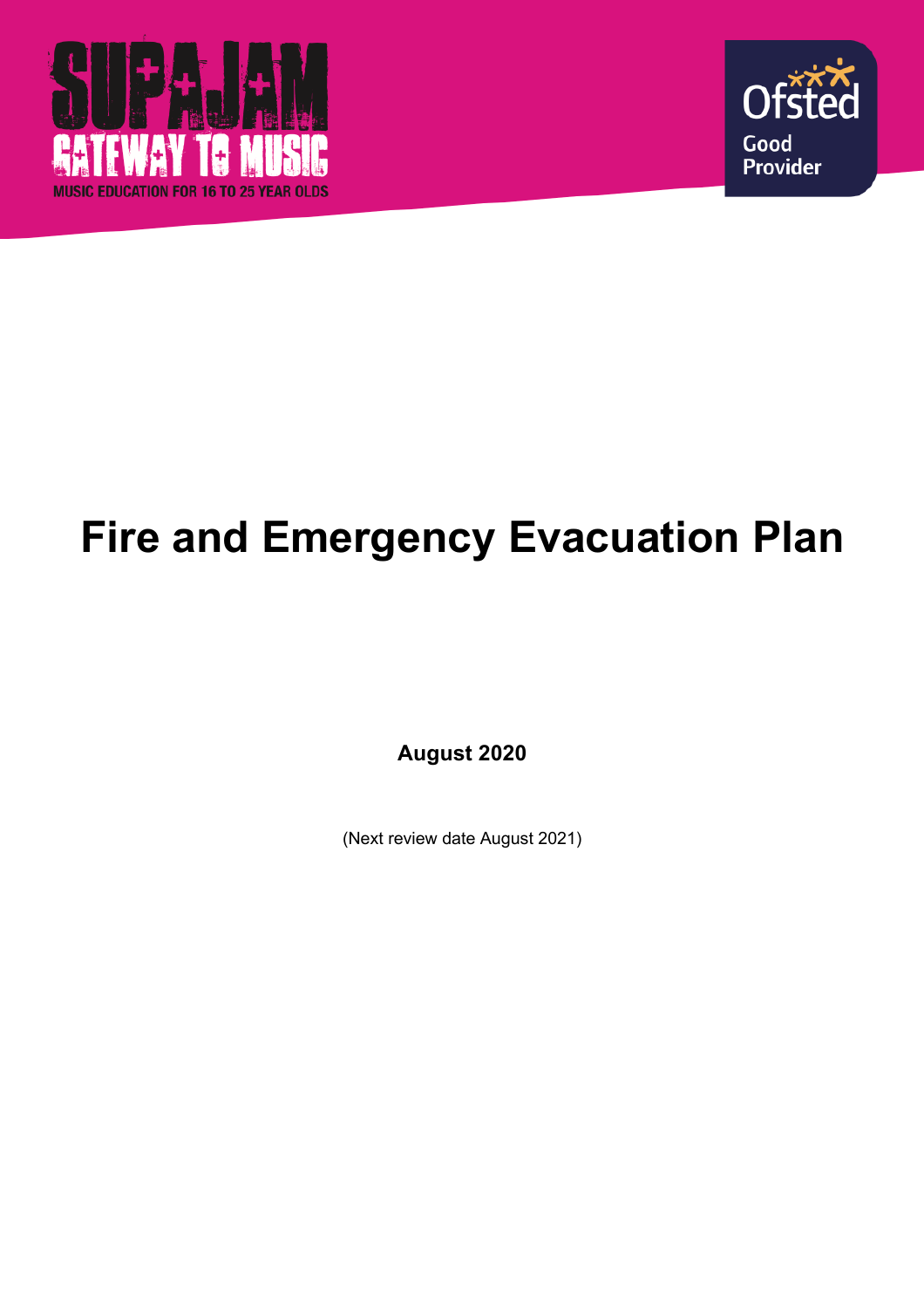## **Emergency instructions**

| $\mathbf{1}$   | The Fire Officers for SupaJam Education in Music and Media are:                                                                                                                                           |
|----------------|-----------------------------------------------------------------------------------------------------------------------------------------------------------------------------------------------------------|
|                | Sarah Lucas (Operations Manager) - Swanley                                                                                                                                                                |
|                | Daniel Broad (Centre Manager and Safeguarding Lead) – Swanley                                                                                                                                             |
|                | Becca Walker (Director of Programmes) – Swanley                                                                                                                                                           |
|                | Riannan Morris (Alternative Programe Teacher) - Swanley PRU                                                                                                                                               |
|                | Barbara Maggs (SEN teacher) - Swanley House                                                                                                                                                               |
|                | Sammi Hastie (Functional Skills and GCSE Manager) - Canterbury                                                                                                                                            |
|                | Stef Hallett (Student Wellbeing Manager) - Canterbury                                                                                                                                                     |
|                | Ellis Neil (Level 2 Teacher) - Canterbury                                                                                                                                                                 |
|                | Charles Henry-Volk (Level 1 Teacher) - Canterbury                                                                                                                                                         |
| $\overline{2}$ | The action employees should take if they discover a fire                                                                                                                                                  |
|                | Immediately operate the nearest alarm call-point.                                                                                                                                                         |
|                | Attack the fire if possible, with appliances available, without taking personal risks.                                                                                                                    |
|                | Evacuate the building using the nearest fire exit.                                                                                                                                                        |
| 3              | How will people be warned in the event of a fire                                                                                                                                                          |
|                | The electrical fire alarm system will sound on operation of the manually operated alarm<br>call-point.                                                                                                    |
| 4              | How the evacuation of the building will be carried out                                                                                                                                                    |
|                | Everyone in the building should leave the building by the nearest exit and report to the<br>assembly point across the road in the park behind Swanley council offices.                                    |
| 5              | Identification of escape routes                                                                                                                                                                           |
|                | All exit doors can be used as escape routes. Please ensure that the nearest and safest<br>exit is used.                                                                                                   |
|                | If exiting through the fire exits in the Download room, Creamfields room, or Latitude<br>room, please turn and walk around to the right to the padlocked gate and make your<br>way to the assembly point. |
| 6              | Fire fighting equipment provided                                                                                                                                                                          |
|                | Fire extinguishers are located in circulation areas and near fire exit doors.                                                                                                                             |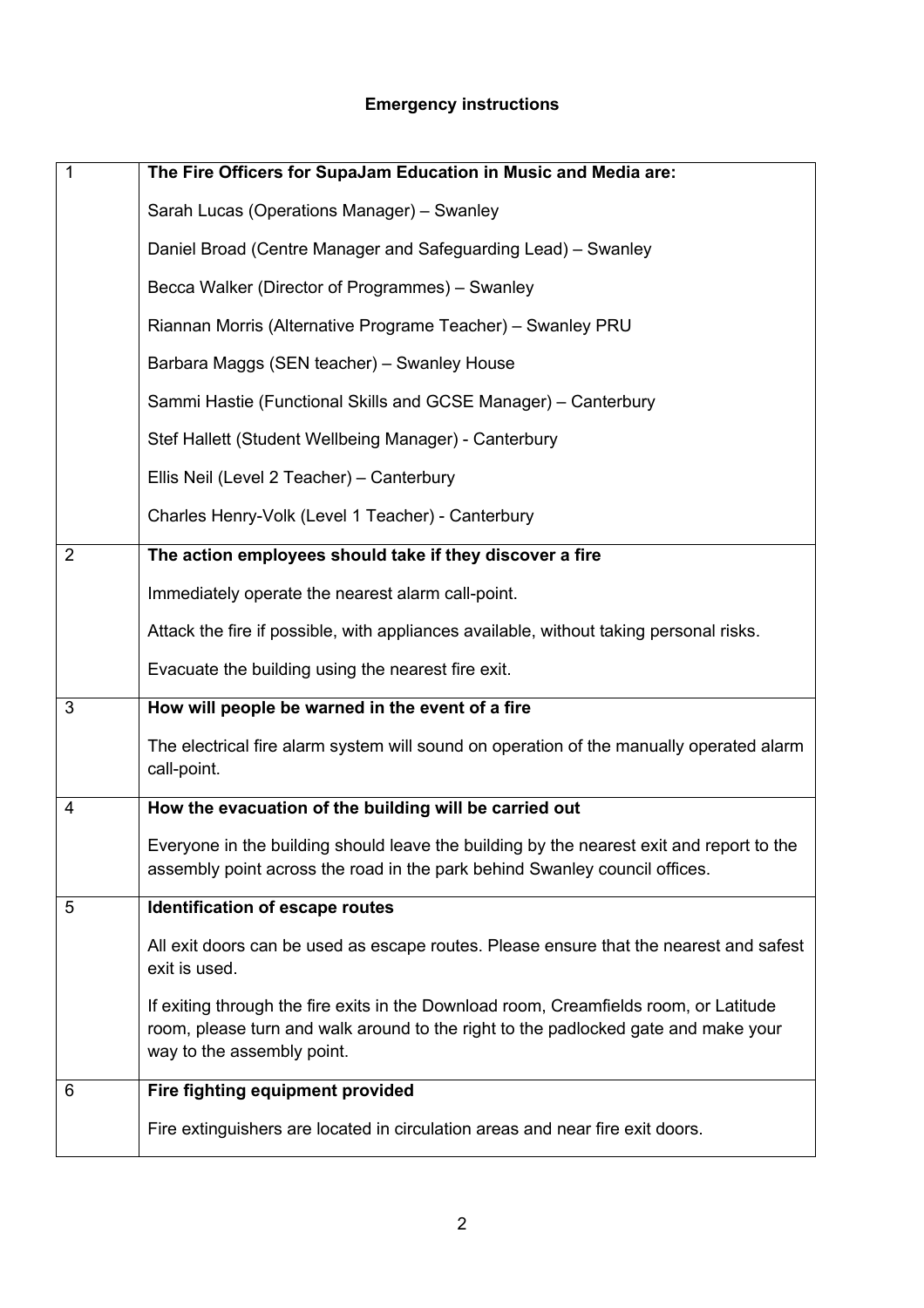| $\overline{7}$ | Duties and identity of employees with specific responsibilities in the event of<br>fire.                                                                                                               |
|----------------|--------------------------------------------------------------------------------------------------------------------------------------------------------------------------------------------------------|
|                | On hearing the alarm:                                                                                                                                                                                  |
|                | All staff will usher visitors out of the building and assemble at the park across the road.                                                                                                            |
|                | Students must assemble in their levels and the staff member(s) teaching them<br>that day must remain with them at all times.                                                                           |
|                | Fire Officers will ensure:                                                                                                                                                                             |
|                | Their areas are cleared of people (including toilets) Please see Fire Evacuation<br>$\bullet$<br>Plan for a map of the different zones (appendix A) this is also displayed around the<br>SupaJam site. |
|                | Swanley:                                                                                                                                                                                               |
|                | Zone 1- Sarah Lucas                                                                                                                                                                                    |
|                | Zone 2- Daniel Broad                                                                                                                                                                                   |
|                | Zone 3- Becca Walker                                                                                                                                                                                   |
|                | Zone 4- Riannan Morris                                                                                                                                                                                 |
|                | Zone 5- Barbara Maggs                                                                                                                                                                                  |
|                | Canterbury:                                                                                                                                                                                            |
|                | Zone 1- Sammi Hastie                                                                                                                                                                                   |
|                | Zone 2- Stef Hallett                                                                                                                                                                                   |
|                | Zone 3 - Ellis Neil                                                                                                                                                                                    |
|                | Zone 4 - Charles Henry-Volk                                                                                                                                                                            |
|                | The Fire Service is called.                                                                                                                                                                            |
|                | In Swanley:                                                                                                                                                                                            |
|                | Sarah Lucas/Ashley Foreman will print the evacuation registers and distribute<br>$\bullet$<br>these to teachers (in their absence another fire officer will need to do this)                           |
|                | Sarah Lucas/Ashley Foreman will check the reception iPad to ensure that all staff<br>٠<br>and visitors have been evacuated. (In her absence another fire officer will need to<br>do this)              |
|                | In Canterbury:                                                                                                                                                                                         |
|                | Sammi Hastie/Stef Hallett will print the evacuation registers and distribute these to<br>teachers (in their absence another fire officer will need to do this)                                         |